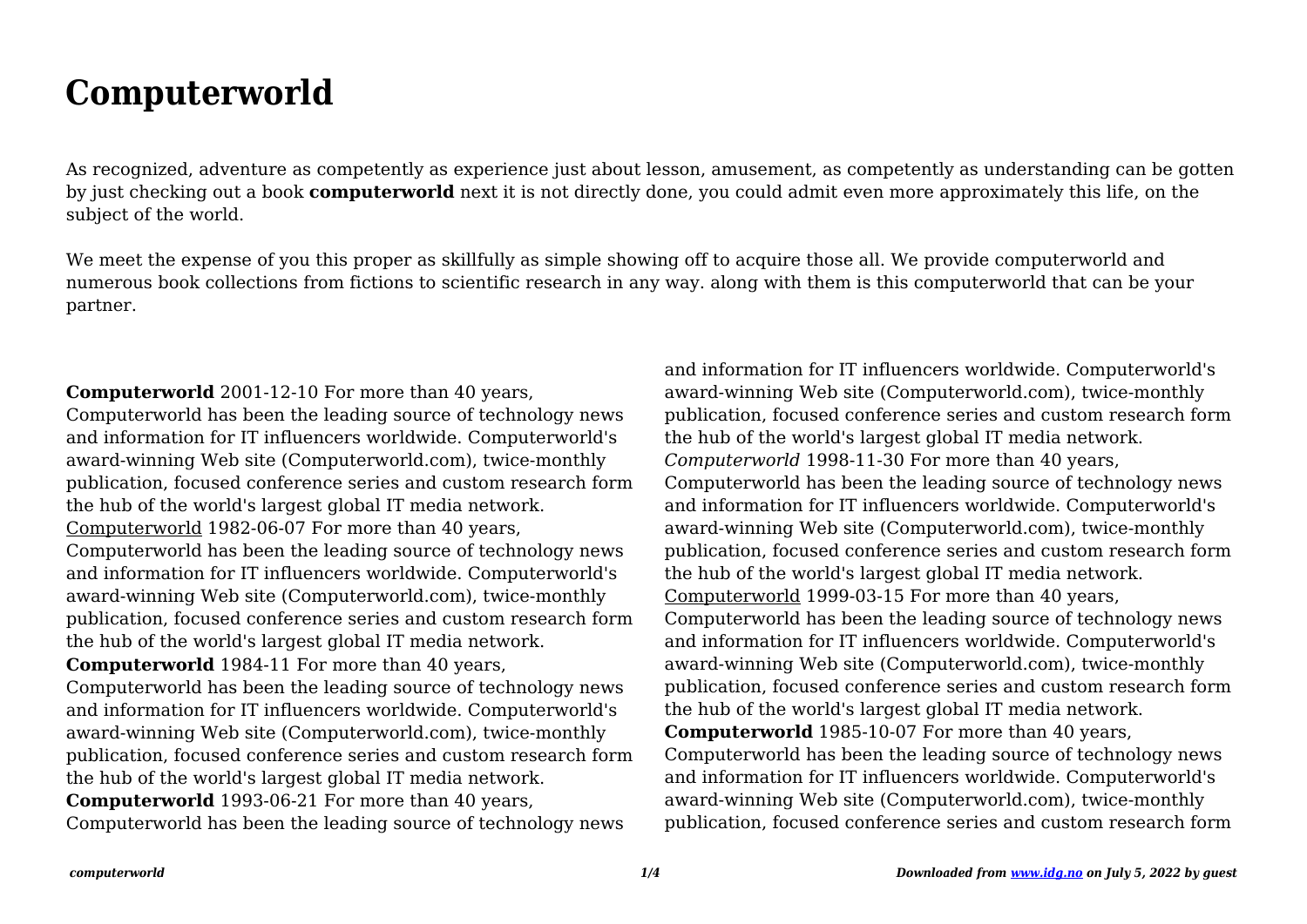the hub of the world's largest global IT media network. Computerworld 1999-01-25 For more than 40 years, Computerworld has been the leading source of technology news and information for IT influencers worldwide. Computerworld's award-winning Web site (Computerworld.com), twice-monthly publication, focused conference series and custom research form the hub of the world's largest global IT media network. Computerworld 1987-03-02 For more than 40 years, Computerworld has been the leading source of technology news and information for IT influencers worldwide. Computerworld's award-winning Web site (Computerworld.com), twice-monthly publication, focused conference series and custom research form the hub of the world's largest global IT media network. Computerworld 2000-05-22 For more than 40 years, Computerworld has been the leading source of technology news and information for IT influencers worldwide. Computerworld's award-winning Web site (Computerworld.com), twice-monthly publication, focused conference series and custom research form the hub of the world's largest global IT media network. Computerworld 1996-09-09 For more than 40 years, Computerworld has been the leading source of technology news and information for IT influencers worldwide. Computerworld's award-winning Web site (Computerworld.com), twice-monthly publication, focused conference series and custom research form the hub of the world's largest global IT media network. **Computerworld** 1984-12-24 For more than 40 years, Computerworld has been the leading source of technology news and information for IT influencers worldwide. Computerworld's award-winning Web site (Computerworld.com), twice-monthly publication, focused conference series and custom research form the hub of the world's largest global IT media network. *Computerworld* 1980-05-05 For more than 40 years, Computerworld has been the leading source of technology news and information for IT influencers worldwide. Computerworld's

award-winning Web site (Computerworld.com), twice-monthly publication, focused conference series and custom research form the hub of the world's largest global IT media network. **Computerworld** 1983-04-11 For more than 40 years, Computerworld has been the leading source of technology news and information for IT influencers worldwide. Computerworld's award-winning Web site (Computerworld.com), twice-monthly publication, focused conference series and custom research form the hub of the world's largest global IT media network. **Computerworld** 1973-08-29 For more than 40 years, Computerworld has been the leading source of technology news and information for IT influencers worldwide. Computerworld's award-winning Web site (Computerworld.com), twice-monthly publication, focused conference series and custom research form the hub of the world's largest global IT media network. *Computerworld* 1980-10-20 For more than 40 years, Computerworld has been the leading source of technology news and information for IT influencers worldwide. Computerworld's award-winning Web site (Computerworld.com), twice-monthly publication, focused conference series and custom research form the hub of the world's largest global IT media network. **Computerworld** 1984-05-21 For more than 40 years, Computerworld has been the leading source of technology news and information for IT influencers worldwide. Computerworld's award-winning Web site (Computerworld.com), twice-monthly publication, focused conference series and custom research form the hub of the world's largest global IT media network. **Computerworld** 2000-04-03 For more than 40 years, Computerworld has been the leading source of technology news and information for IT influencers worldwide. Computerworld's award-winning Web site (Computerworld.com), twice-monthly publication, focused conference series and custom research form the hub of the world's largest global IT media network. **Computerworld** 1985-03-25 For more than 40 years,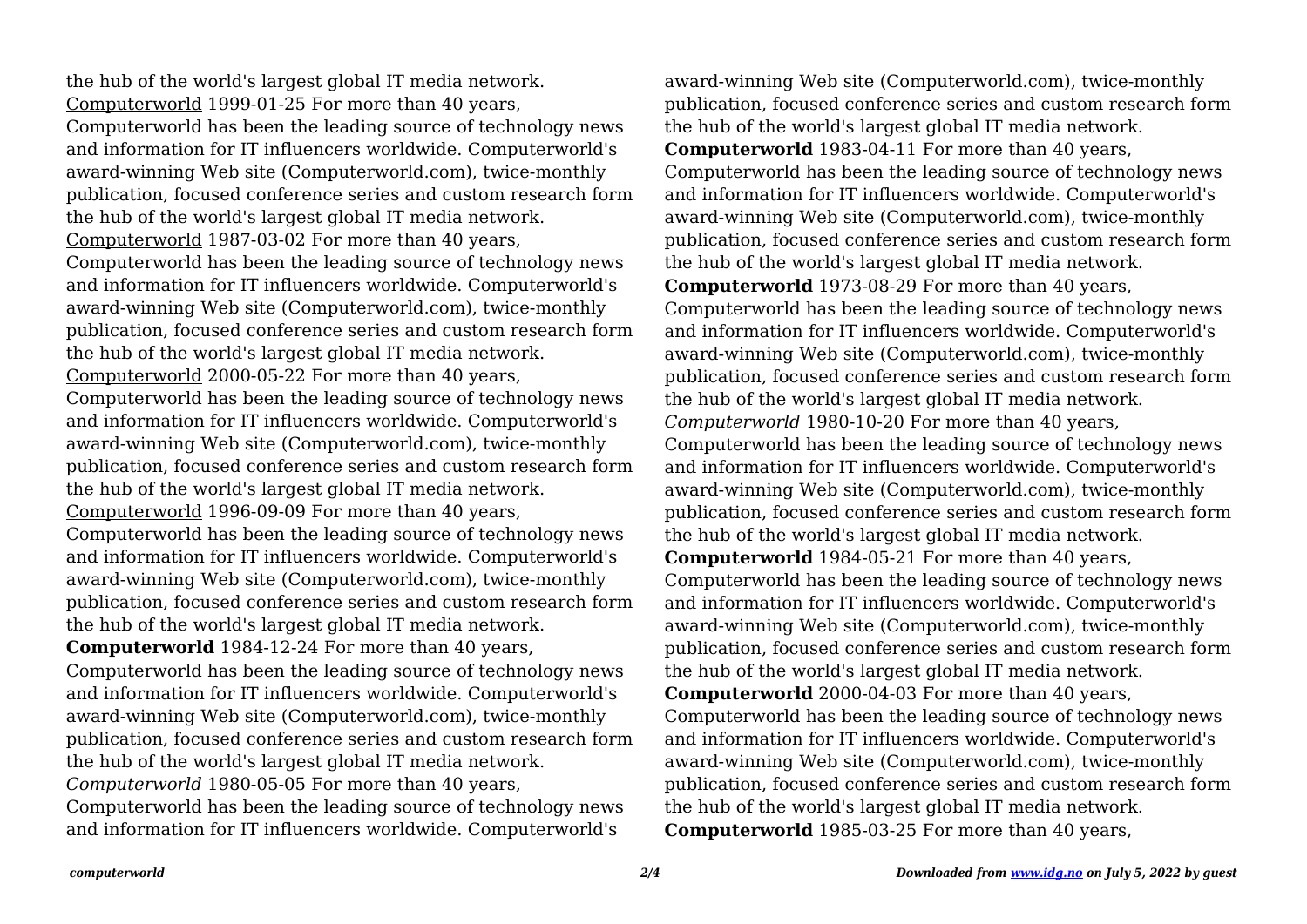Computerworld has been the leading source of technology news and information for IT influencers worldwide. Computerworld's award-winning Web site (Computerworld.com), twice-monthly publication, focused conference series and custom research form the hub of the world's largest global IT media network. **Computerworld** 1999-08-16 For more than 40 years, Computerworld has been the leading source of technology news and information for IT influencers worldwide. Computerworld's award-winning Web site (Computerworld.com), twice-monthly publication, focused conference series and custom research form the hub of the world's largest global IT media network. *Computerworld* 1986-10-27 For more than 40 years, Computerworld has been the leading source of technology news and information for IT influencers worldwide. Computerworld's award-winning Web site (Computerworld.com), twice-monthly publication, focused conference series and custom research form the hub of the world's largest global IT media network. *Computerworld* 1977-09-26 For more than 40 years, Computerworld has been the leading source of technology news and information for IT influencers worldwide. Computerworld's award-winning Web site (Computerworld.com), twice-monthly publication, focused conference series and custom research form the hub of the world's largest global IT media network. Computerworld 1985-07-22 For more than 40 years, Computerworld has been the leading source of technology news and information for IT influencers worldwide. Computerworld's award-winning Web site (Computerworld.com), twice-monthly publication, focused conference series and custom research form the hub of the world's largest global IT media network. *Computerworld* 1982-03-15 For more than 40 years, Computerworld has been the leading source of technology news and information for IT influencers worldwide. Computerworld's award-winning Web site (Computerworld.com), twice-monthly publication, focused conference series and custom research form the hub of the world's largest global IT media network. *Computerworld* 1988 For more than 40 years, Computerworld has been the leading source of technology news and information for IT influencers worldwide. Computerworld's award-winning Web site (Computerworld.com), twice-monthly publication, focused conference series and custom research form the hub of the world's largest global IT media network. *Computerworld* 1981-10-26 For more than 40 years, Computerworld has been the leading source of technology news and information for IT influencers worldwide. Computerworld's award-winning Web site (Computerworld.com), twice-monthly publication, focused conference series and custom research form the hub of the world's largest global IT media network. Computerworld 1985-04-22 For more than 40 years, Computerworld has been the leading source of technology news and information for IT influencers worldwide. Computerworld's award-winning Web site (Computerworld.com), twice-monthly publication, focused conference series and custom research form the hub of the world's largest global IT media network. **Computerworld** 1976-12-20 For more than 40 years, Computerworld has been the leading source of technology news and information for IT influencers worldwide. Computerworld's award-winning Web site (Computerworld.com), twice-monthly publication, focused conference series and custom research form the hub of the world's largest global IT media network. Computerworld 1980-12 For more than 40 years, Computerworld has been the leading source of technology news and information for IT influencers worldwide. Computerworld's award-winning Web site (Computerworld.com), twice-monthly publication, focused conference series and custom research form the hub of the world's largest global IT media network. *Computerworld* 1993-11-01 For more than 40 years, Computerworld has been the leading source of technology news and information for IT influencers worldwide. Computerworld's